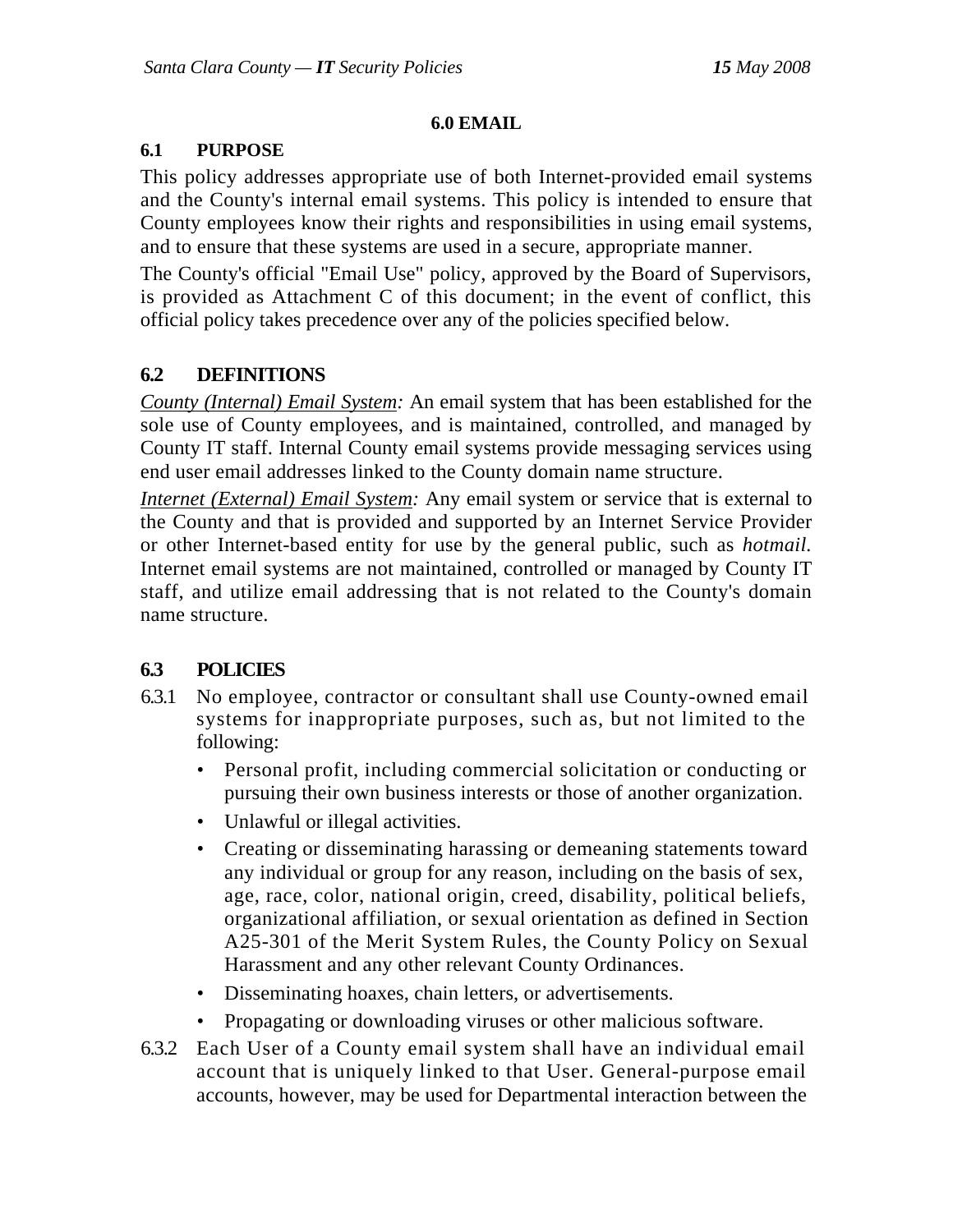public and County employees; for example, the general email account TaxCollector@co.scl.ca.us can be used to communicate with the general public.

- 6.3.3 Users shall not use an internal County email account assigned to another individual to either send or receive messages.
- 6.3.4 Use of Internet (external) email systems from County networks and/or desktop devices is prohibited unless there is a compelling business reason for such use.
- 6.3.5 When used, the interface with an Internet (external) email system must be appropriately configured such that the email messages are inspected for malicious software and other potential sources of disruption or contamination. Chapter 6.0 of the IT *Security Procedures and Standards*  document provides details on the approved configuration for utilizing Internet (external) email systems.
- 6.3.6 Users shall not configure or use automated forwarding of County email messages to Internet (external) email systems unless specifically authorized to do so, in writing, by a designated Department authority. Email messages that are forwarded manually must not contain information that has been classified as Confidential or Restricted.
- 6.3.7 Files or documents sent as attachments to email messages shall be governed by all procedures and standards specified by the County, based on the classification level of the data contained in the file and/or document. These same restrictions shall apply to information embedded within an email message as message text.
- 6.3.8 County-approved language, informing recipients how to handle the message and its contents/attachments, must be included in all email messages sent to recipients outside the County.
- 6.3.9 Special features designed to filter out malicious software contained in either email messages or email attachments shall be implemented on all County email systems.
- 6.3.10 Business-related messages on County email systems that are no longer necessary in the ordinary course of business shall be routinely deleted. Additional policies regarding the retention/deletion of email messages can be found in Section 18.0, Electronic Records Retention.
- 6.3.11 Users shall not delete email messages whose subject matter has been identified as relevant to pending or anticipated litigation or other legal processes. Users shall not delete any email message for the sole reason that its content is potentially embarrassing or harmful to the interests of the County or the author.
- 6.3.12 Departments shall formulate a policy on the use of encryption with email messages that is consistent with other County policies regarding data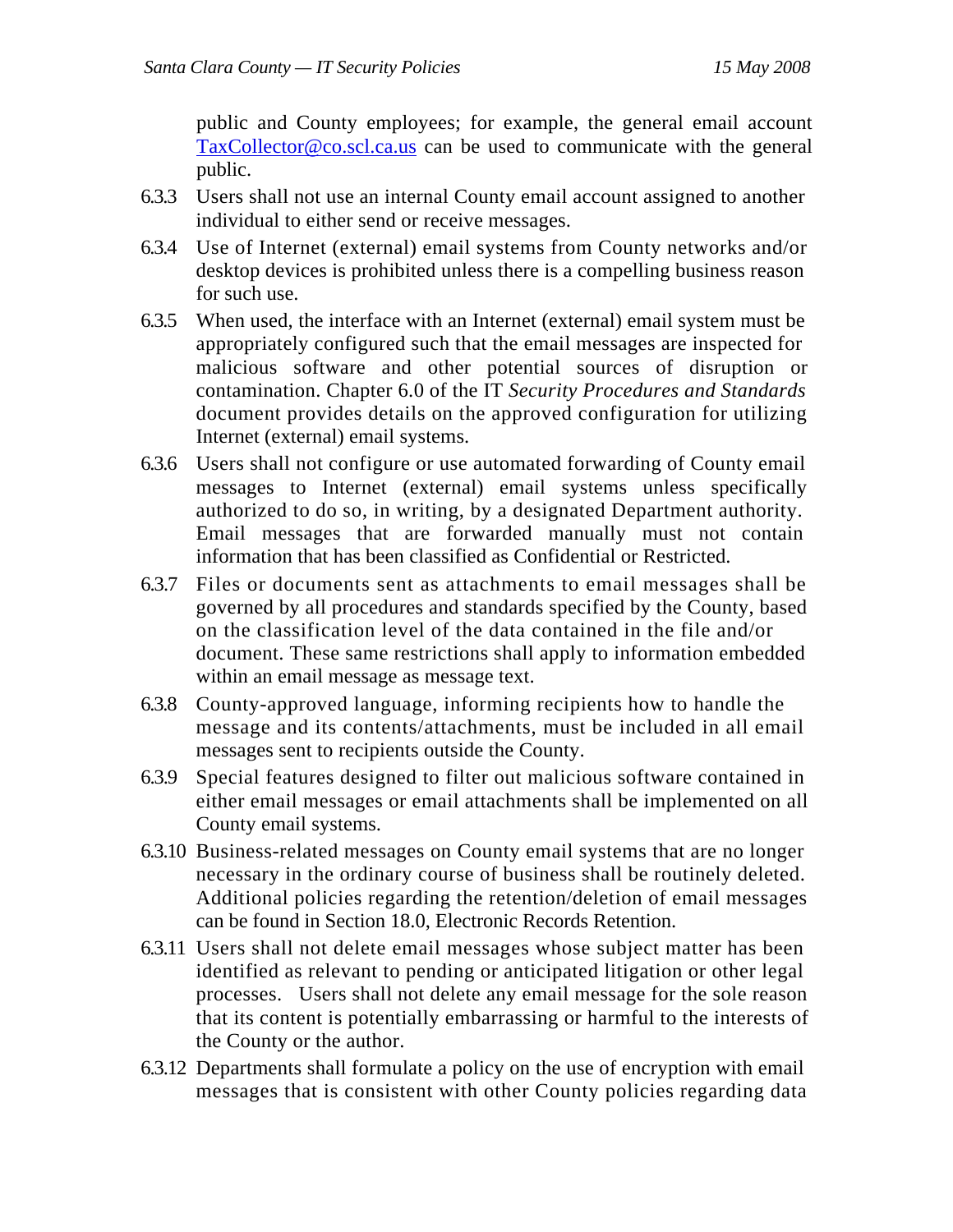privacy and confidentiality, and shall disseminate that policy to their User community.

- 6.3.13 Other than those mechanisms specifically authorized by a Department, the use of user-set passwords or other message locking/protection measures (such as encryption) are prohibited on County email systems.
- 6.3.14 Departments shall provide their Users with training on the appropriate use of both Internet and County email systems, and on handling email messages and attachments.

### 6.4 RESPONSIBILITIES

- 6.4.1 Each Department is responsible for ensuring that all employees, contractors, consultants, and vendors within its scope of authority utilize all email systems in an appropriate manner.
- 6.4.2 Departments are responsible for ensuring that all Users have received appropriate training in handling email messages and attachments in order to prevent the spread of email-related viruses and other forms of malicious software.
- 6.4.3 Individual Users are responsible for understanding and complying with all County policies, procedures, and standards related to the appropriate use of Internet and County email systems.

### 6.5 LIMITATIONS

- 6.5.1 County-provided email is intended as a business tool. However, reasonable, incidental use of County-owned email systems by employees for personal purposes is acceptable, as long as such use does not interfere with normal job functions or with the operation of the County's information systems.
- 6.5.2 Use of the County's email systems, as with other County systems, must withstand public scrutiny. The California Public Records Act (CPRA), Government Code Section 6250, et seq., requires the County to make all public records available for inspection and to provide copies upon request. A public record is any writing, including electronic documents, relating to the conduct of the people's business. Any information sent via email may be subject to disclosure under the CPRA or requested in the process of litigation discovery.
- 6.5.3 County email systems are not protected or encrypted by default, and employees should have no expectation of privacy for the content of email messages sent over County networks.